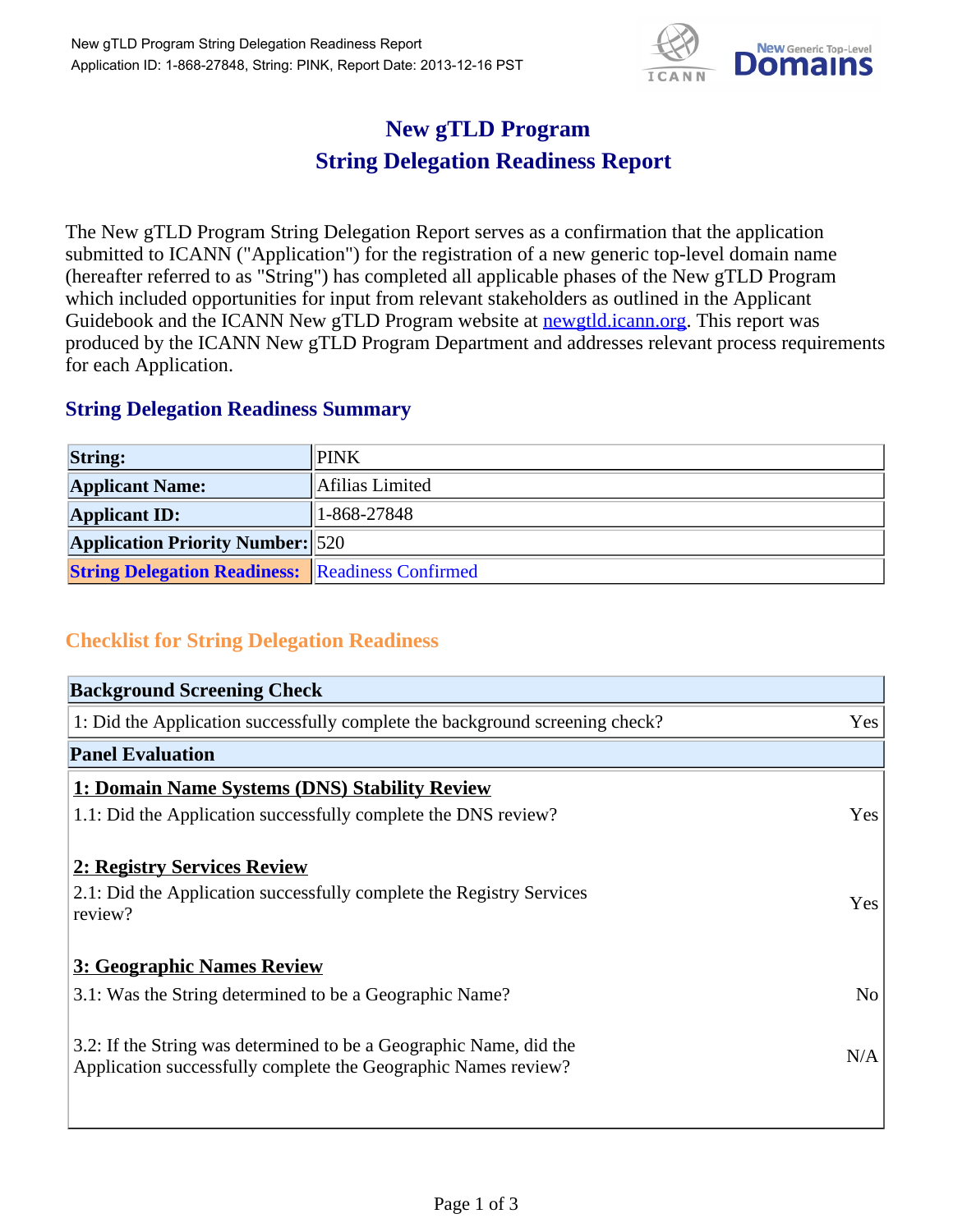

| 4: Financial Review                                                                |            |
|------------------------------------------------------------------------------------|------------|
| $\vert$ 4.1: Did the Application successfully complete the Financial Capability    | Yes        |
| review?                                                                            |            |
| <b>5: Technical Review</b>                                                         |            |
| 5.1: Did the Application successfully complete the Technical and                   | <b>Yes</b> |
| <b>Operation Capability review?</b>                                                |            |
|                                                                                    |            |
| <b>6: String Similarity Review</b>                                                 |            |
| $\vert$ 6.1: Was the Application determined to not be confusingly similar to other | Yes        |
| applied for strings, including through String Confusion Objections?                |            |
| 6.2: If the Application was determined to be confusingly similar to other          |            |
| applied for strings, including through String Confusion Objections, did the        |            |
| Application prevail in the string contention resolution process (CPE,              | N/A        |
| Auction, and/or Self-Resolution of String Contention via                           |            |
| withdrawal/termination of all other members in contention)?                        |            |

| <b>Public Comment Period</b>                                                                                                                                                                   |                |
|------------------------------------------------------------------------------------------------------------------------------------------------------------------------------------------------|----------------|
| 1: Was the public provided an opportunity to submit comments on the Application?                                                                                                               | Yes            |
| 2: Were comments for the Application considered by evaluation panels?                                                                                                                          | Yes            |
| <b>Objection Process</b>                                                                                                                                                                       |                |
| 1: Were objections filed against the Application?                                                                                                                                              | N <sub>o</sub> |
| 2: If objections were filed against the Application, did Applicant prevail in the dispute<br>resolution proceedings for all Legal Rights, Limited Public Interest and Community<br>Objections? | N/A            |
| Governmental Advisory Committee (GAC) Advice                                                                                                                                                   |                |
| 1: Did the GAC have an opportunity to provide advice for the Application?                                                                                                                      | Yes            |
| 2: Did the GAC provide consensus GAC advice that the String should not be approved by<br>the ICANN Board?                                                                                      | <b>No</b>      |
| 3: If the GAC provided consensus GAC advice to the ICANN Board, did the ICANN Board<br>(or New gTLD Program Committee) accept the GAC advice?                                                  | N/A            |
| <b>Accountability Mechanisms</b>                                                                                                                                                               |                |
| 1: Was the Application the subject of a complaint or review through one of ICANN's<br>accountability mechanisms (Reconsideration or Independent Review)?                                       | <b>No</b>      |
| 1.1: If yes, did the BGC, ICANN Board or New gTLD Program Committee determine that<br>the Application should not proceed to contracting?                                                       | N/A            |